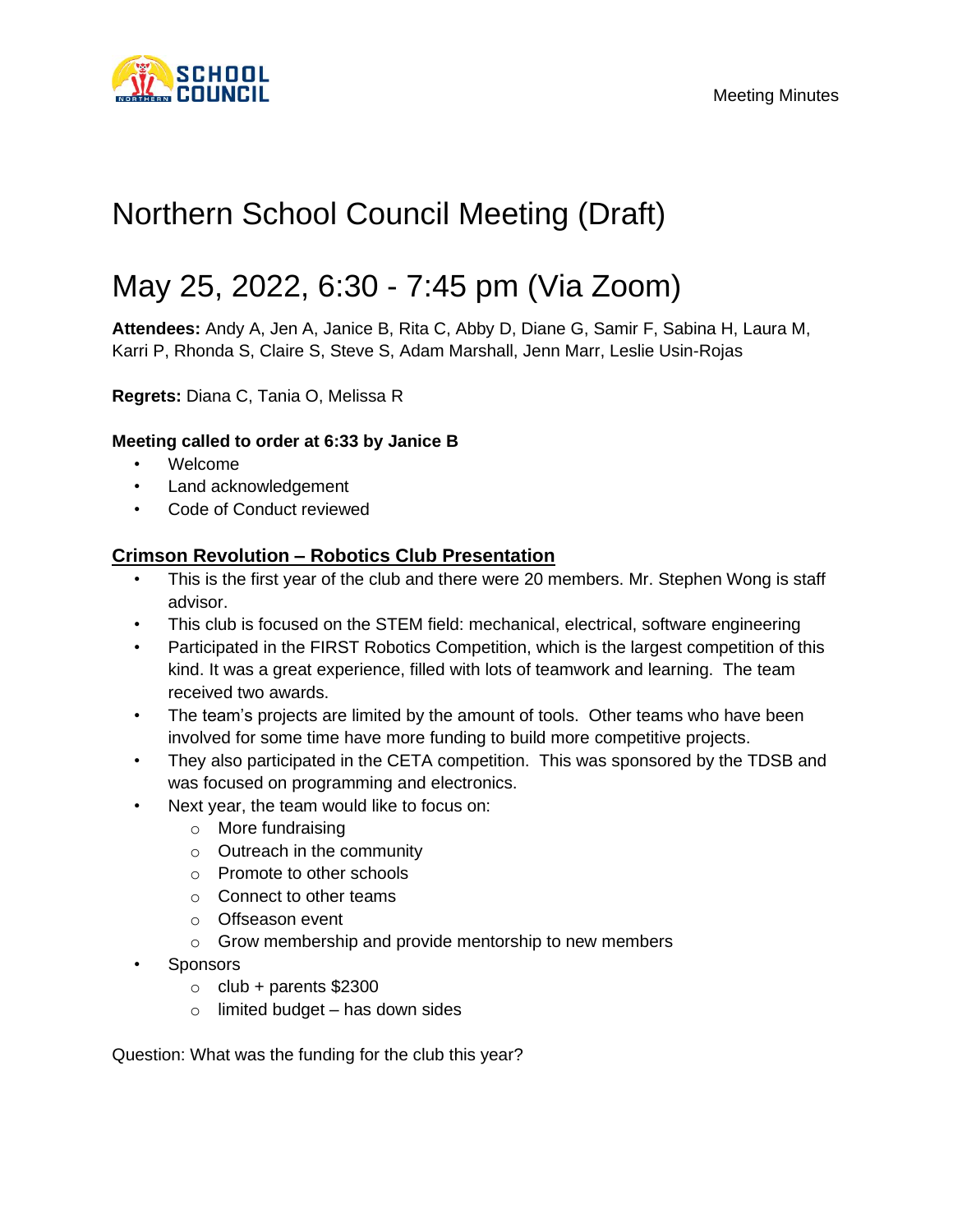

• \$26K was spent this year. The school was able access \$20K through TDSB funding. SAC provided funding, as did club parents. In comparison, Alpha Dogs – a team from another school – has a budget of \$60K this year.

Stephen Wong

- All are welcome to join the team and there is lots to learn
- Business / Project Management / Engineering
- Robotics is expensive and looking for funding from school and other areas (School Council, School, Foundation)
- Grow student and parent involvement

Rhonda volunteered to help with business side of the club.

## **Operational Matters**

- Approval of Agenda Motion to approve: Steve; Seconded: Rhonda. Carried.
- Approval of April 6 minutes. Motion to approve: Jen; Seconded: Sabina. Carried.

## **Co-chair Report – Andy**

- Very busy wrapping things up for the year. Met with budget committee and had discussion around budget.
- TDSB advised that discussion on by-law template for school councils has been pushed out to the fall as they are revisiting articles in template.
- Thank you to Steve Sims and Melissa Rosen. Involved in council for many years and want to thank them for dedication, time, enthusiasm, and hard work. Provided much support through GAC and Budget on behalf of the council.
- Janice Thank you to everyone for all their hard work this year. Congratulations to the other graduates Diana G, Samir and Karri. Also thank you to our teacher reps – Jenn and Leslie.

## **Principal's Report – Adam**

First Day of School. Starting on Wednesday Sept 7<sup>th</sup>. Calendar for 2022/23 year has been approved. Sept  $7<sup>th</sup>$  is first day of semester 1. Timetables will likely be distributed electronically. May  $31<sup>st</sup>$  – Open house welcoming Grade 9 Aug  $29<sup>th</sup>$  – Grade 9 welcome day

**Staff Parking Lot Construction**. Underground parking and field still under construction. Meeting with the team on Friday am. Scheduled start is June 1<sup>st</sup>. Been given the promise it will be finished for first day of school. Wet weather impeded construction last fall.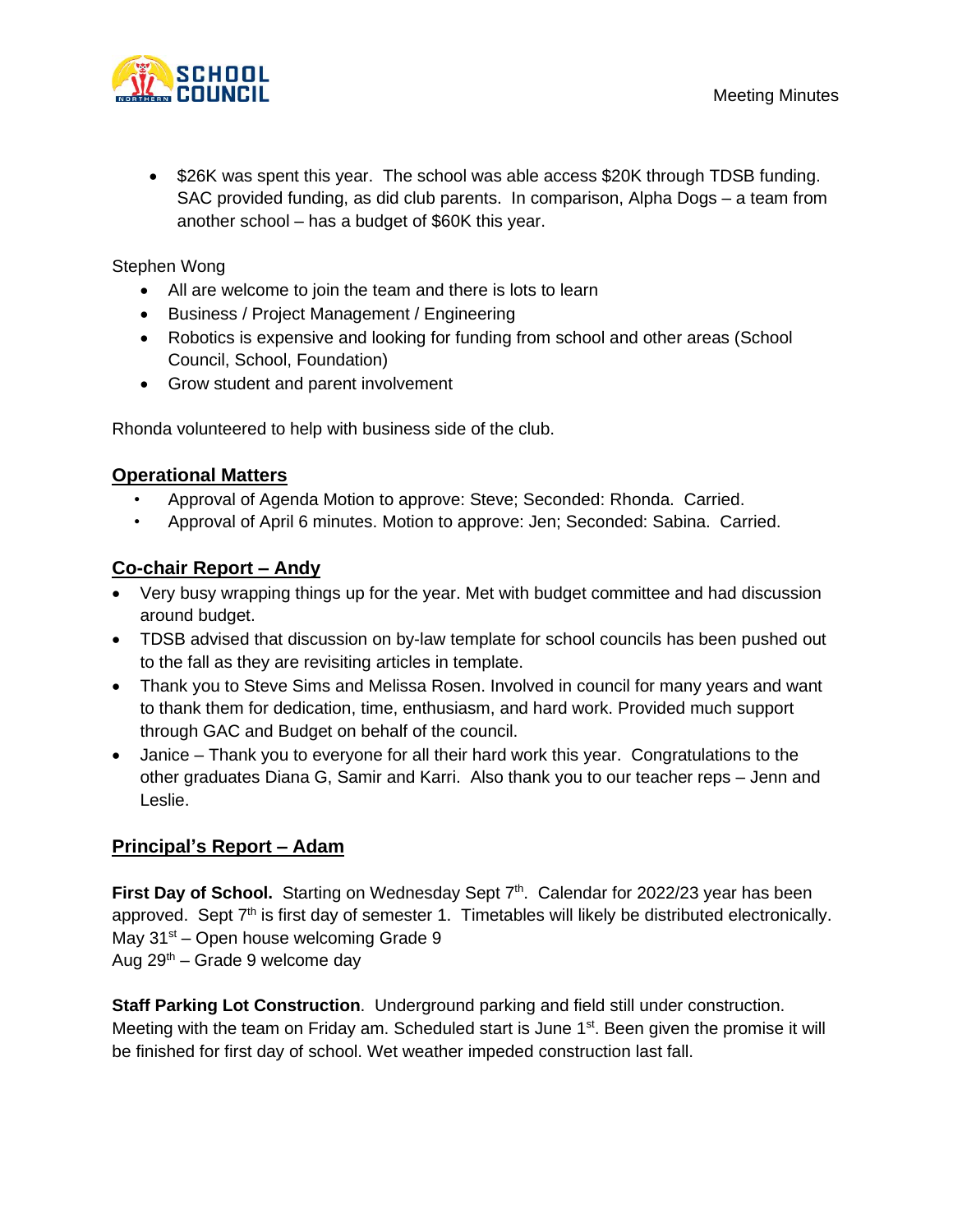**Grade 9/10 parents in-school tour**. School is very busy in the month of June and understand parents want this. Best option is a curriculum night in the fall and hoping to organize this.

**Prom**. Prom May 27<sup>th</sup>. 6pm – 11pm. Safe prom assembly was held Tuesday. Content will be sent to parents/guardians of Grade 12. It is at an awesome venue, Arcadian court and expect it to be a great night. The prom will be supported by staff, security and police.

**Commencement.** June 29<sup>th</sup> 1pm at Convocation Hall which can host 1500 quests and students. The inside is stunning. Northern staff will help the students, and Convocation Hall staff manages guests. Photographer on site to take pics in hallway post diploma. All must wear masks during ceremony due to UofT requirements.

Caps and Gowns will be given for students to keep. Interested students can donate their cap and down back to the school for use by future students.

**Extracurricular Activities**. Lots of great achievements in sports. We have qualified for OFSSA in Track, Tennis and Rugby. Busy time for students with arts and athletics activities in full swing now.

**Question**. With the events happening in the auditoriums, what additional measures will be taken to help with air flow - HEPA filters, propping over doors? **Adam Answer**: Windows will be open and we will add what HEPA filters we can. The doors can be propped open doors so long as hallways aren't noisy.

#### **Question**. Will masking be encouraged?

**Adam Answer**: Will put out masks for anyone who'd like to take one. Fashion show is running two nights - Thurs & Fri – and the Fri night will be the busiest night.

**Question**. Heard at the ward forum about accommodation pressure and secondary review, including commercial and technical boundary. How does this relate to Northern? **Adam Answer**: This is a good question. Next year Northern benefits from the commercial and technical boundary. The scope of the boundary ensures viability of those programs and allows us to offer very vibrant programming for these courses. Currently, Northern's attendance is larger than the board would prefer – they want schools to be at 90% capacity. To get us to that attendance level, the Board could review the boundaries for these programs. A big benefit of these programs to our student community is the diversity they offer.

**Question**. Who decides if school will be right-sized? And is there an exception? **Adam Answer**. TDSB Planning is responsible for school population while boundary changes is a subject for the Trustees.

**Question**. Will Northern be semester or full year for next year?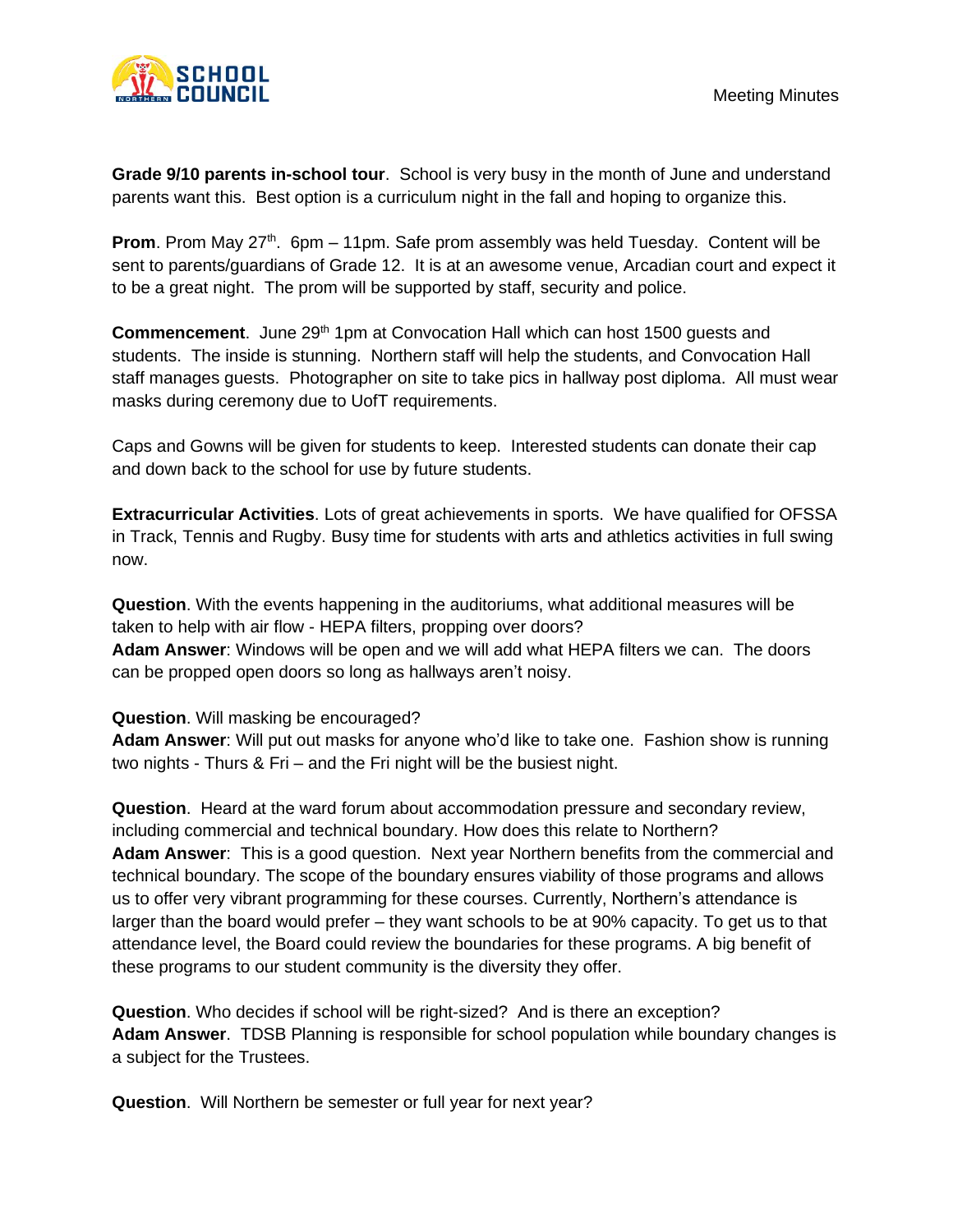

**Adam Answer**. As Board policy, TDSB has moved to semester. Would have to have demand from stakeholders for it to change.

**Question**: Will there be exams next year? **Adam Answer**: Yes, exam days are in schedule. 5 days in each semester.

**Question**: What can be done to help students with exam preparation?

**Adam Answer**: There will be a focus on exam writing skills throughout the semester next year. Students can use quiz and tests to practice for exams.

## **Subcommittee Updates**

**If you are interested in joining a subcommittee, please visit our website to learn more or reach out to School Council via email [\(nss.school.council@gmail.com\)](mailto:nss.school.council@gmail.com).** 

#### **Treasurer's Report – Steve**

- Janice and Andy thanked Steve for all his work as Treasurer for the past many years.
- The budget document was reviewed.
	- o We are ending the year with approx. \$18K
	- $\circ$  In a normal year, we'd target to have \$2K to end in the year.
- At this time, we prepared a preliminary version of next years' budget for approval to support any spending in September. It is proposed that the preliminary budget is the same as last year, with adjusting ARC's allocation to \$1000.

Motion to approve the 2022-23 Prelim Budget: Rhonda. Seconded: Sabina. Carried.

#### **ARC – Rita/Tania**

We enjoyed hosting a gathering of ARC parents at the Granite Brewery on May 5. It was refreshing to spend an evening face-to-face, share experiences and support one another and our students with learning differences. We brainstormed some ideas for next year including having a monthly parent chat on dealing with ADHD, hosting a "video club" to watch recordings of speakers on learning differences with live discussion afterwards, and connecting parents to quality online networks, resources and virtual conferences.

We are pleased Council has approved the purchase of a library of recordings from the virtual "Bright and Quirky Conference" that ran in April. There are many excellent webinars by experts that include topics like learning differences, ADHD, anxiety, tech use, motivation and more. All Northern parents will have access to this library to view on their own schedule. Look on the "What's On" page for more information in the upcoming weeks!

We appreciate the financial support that School Council has given to our many activities this year, and thank Monica, Rita, and Diane for their time and teamwork throughout the year. We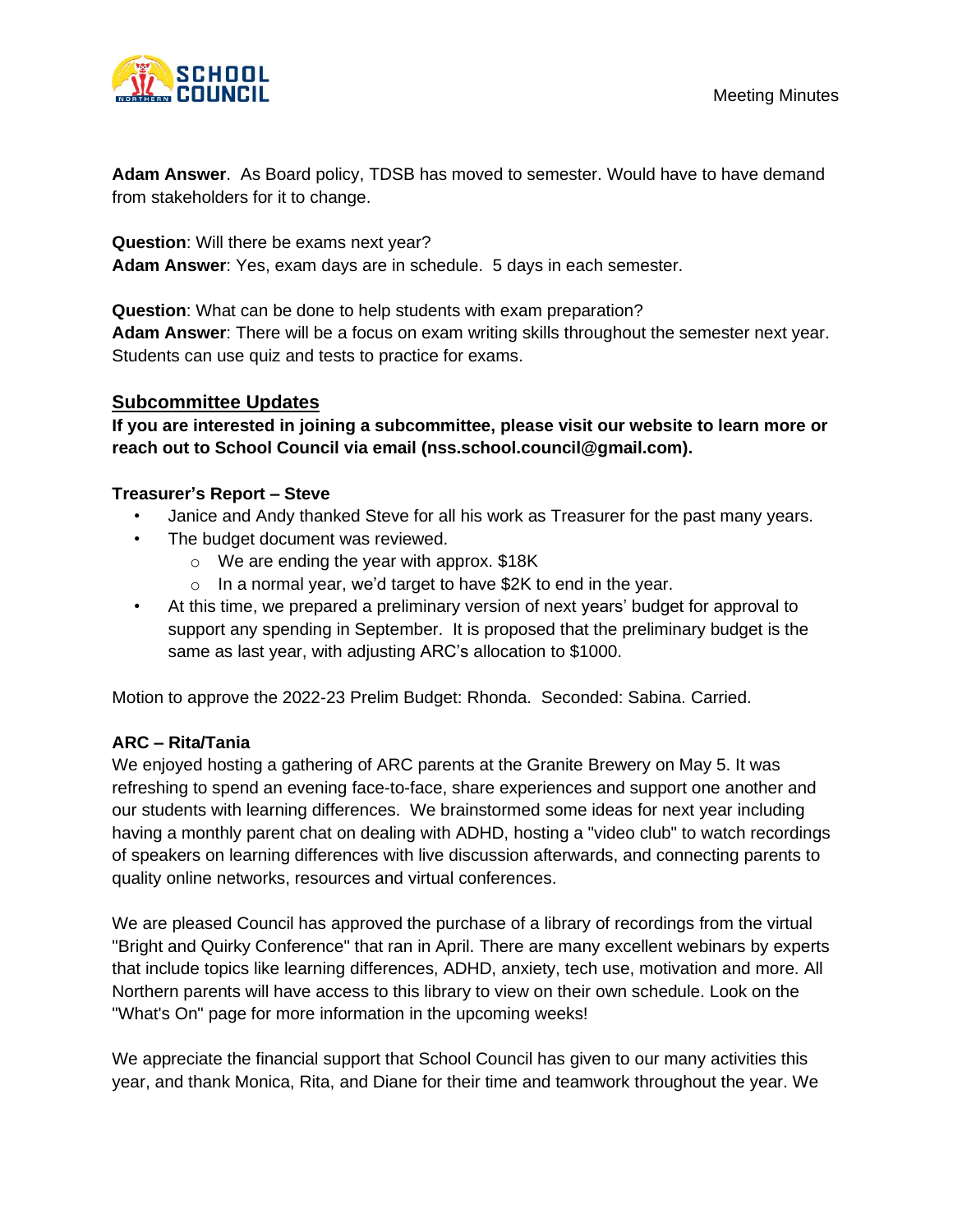

look forward to what we can do together next year for Northern parents and beyond - new volunteers always welcome!

#### **Gifted Advisory Committee – Janice**

Melissa couldn't attend the meeting. Melissa, thank you for all your time and effort. Hoping to have some volunteers take on her work and look forward to meeting those reps next year.

#### **Grad Committee – Janice**

Melissa and Stacey are working on graduation and are looking to purchase penants much like were given two years ago. Hoping to distribute during commencement.

#### **Website – Jen/Tania**

We have made many changes to the website this year, mainly concentrating our efforts on making "need to know" information clear and accessible on our homepage, and consolidating links to webinars and resources at Northern and beyond on What's On.

There has been much discussion on the scope and type of content on the website. We think these are significant decisions and deserve more discussion in a committee with all parents invited for feedback. So, we are deferring any decisions about these matters to the 22-23 Council.

From feedback we have received throughout the year and in our survey at the last Council meeting, we know our most used pages are the home page and "What's On". So, we are considering a streamlined School Council website that will only feature the home page, What's On, and our official School Council business (agendas, minutes, budget). We believe it would be beneficial to have the website in an easily maintained structure for volunteers to maintain. As well, this focus for content would require less time and discussion in Council on an ongoing basis. With the year wrapping up now, we will undertake that in the fall if that is the direction Council members agree on.

We'd like to thank Karri for her creative leadership and investment of time in transforming the website over the past three years. We will miss Karri's energy and expertise and wish her well as she graduates as a Northern parent.

As we look to the future, we continue to welcome feedback, new ideas, and anyone who enjoys building connection and communication between parents! Thank you for the opportunity to serve Northern as the website committee.

Janice. TDSB will be issuing guidelines for website and social media.

## **New Business**

No new business.